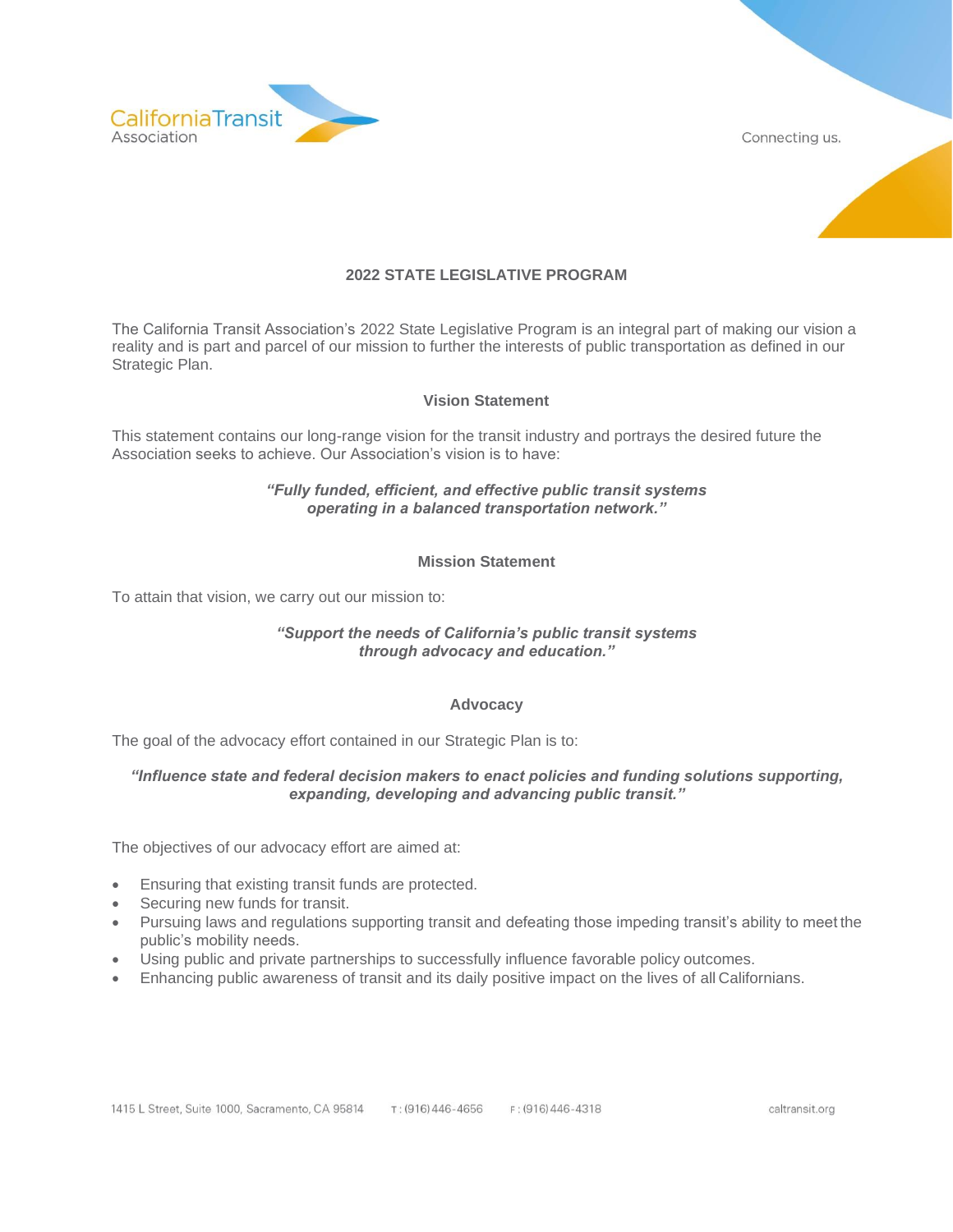# **2022 STATE LEGISLATIVE PROGRAM – SUMMARY OF NEW / ACTION ITEMS**

The following summarizes the highest priority policy goals the California Transit Association will pursue in 2022, including sponsored legislation we will seek.

- **COVID-19 Relief:** Secure additional statutory, administrative, and funding relief for California transit systems, as necessary, to respond to the COVID-19 pandemic.
- **Transportation Development Act (TDA) Reform:** Work with transit agencies, regional partners, Caltrans, legislative committee staff, and other stakeholders to continue to review existing metrics for the qualification and distribution of TDA revenues, with the possibility for legislation in 2023 to reform TDA law more holistically beyond the statutory relief secured for transit agencies in 2020 and 2021.
- **Zero-Emission Transit:** Monitor implementation of the Innovative Clean Transit regulation, and work with the Association's State Legislative Committee and ZEB Task Force to identify and pursue strategies to reduce the costs associated with deploying ZEBs. Additionally, the Association will sponsor legislation to extend the state sales tax exemption for the purchase of ZEBs authorized by AB 784 (Mullin) [Chapter 684, Statutes of 2019].
- **Part-Time Transit Lane Expansion:** Support AB 476 (Mullin), the Association-sponsored bill authorizing an expansion of the existing, very limited ability to operate buses on highway shoulders granted to Monterey-Salinas Transit District and Santa Cruz Metropolitan Transit District by AB 946 (Stone) [Chapter 426, Statutes of 2013].
- **Nonmedical Transportation Reimbursements:** Pursue legislation establishing mandatory reimbursements to transit agencies for Medi-Cal eligible trips.
- **Credit Card Verification:** Seek further clarification for transit agencies to require credit card authentication at ticketing kiosks.
- **CEQA Exemptions for Transit Projects:** Pursue legislation to extend, and expand on, the CEQA exemptions for transit projects currently authorized under SB 288 (Wiener) [Chapter 200, Statutes of 2020].
- **Homelessness:** Work to secure funding for transit systems to help combat homelessness.
- **Cap & Trade Funding:** Pursue additional dedicated funding from the Greenhouse Gas Reduction Fund (GGRF) and pursue continued funding from the GGRF for zero-emission bus deployment, including a funding set-aside and guideline changes benefitting only transit agencies.
- **Driver Testing:** Work to improve driver testing, certification and licensing timeframes.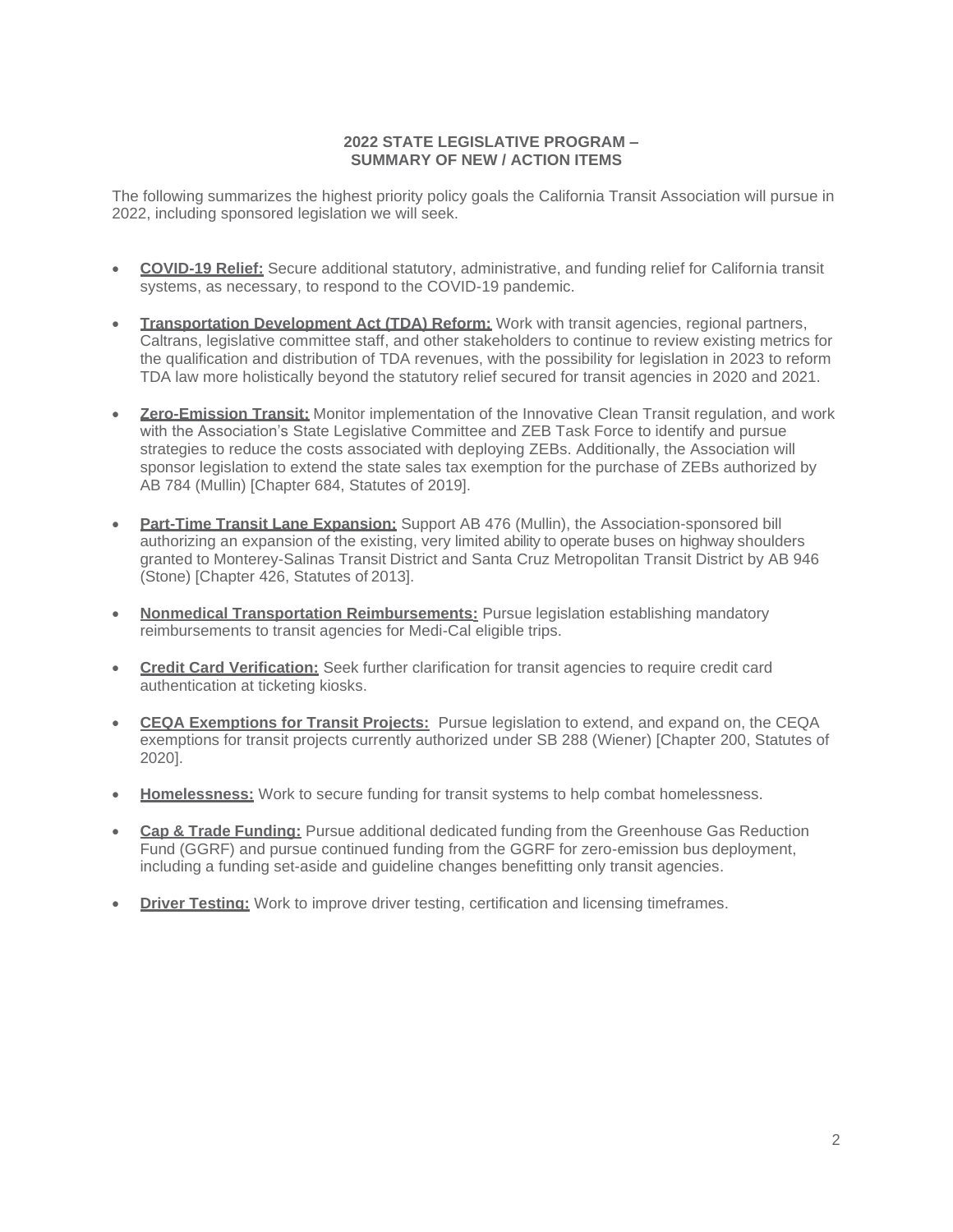## **2022 STATE LEGISLATIVE PROGRAM – ALL ACTION ITEMS**

The following summarizes all policy goals the California Transit Association will actively pursue in 2022, whether through sponsoring legislation or in supporting the work of other groups. These are a mix of our existing goals and new items added for 2022.

#### **OBJECTIVE 1: Existing transit funds are protected.**

## **A. The Association will continue the work of the Transportation Development Act Reform Task Force, in response to a legislative request to review and suggest potential reforms to the Transportation Development Act (TDA).**

In 2018 the Association received a letter jointly authored by Senate Transportation Committee Chair Jim Beall (D-San Jose) and Assembly Transportation Committee Chair Jim Frazier (D-Antioch), requesting the Association to "spearhead a Transportation Development Act Policy Task Force to fully examine performance measures for our state's public transportation system and produce a legislative recommendation for any reforms or changes to the current programs."

In response, the Association convened a multi-agency Task Force in early 2019, which began reviewing existing statutes, agency procedures, and metrics used for determining compliance with and fund allocation under TDA law. The Task Force developed a draft proposal and previewed that with Association membership in early 2020. However, the health pandemic temporarily put the effort on hold and the Association focused on scoping and securing short-term and long-term statutory relief measures for transit agencies. These statutory relief measures largely built on the work Task Force's efforts.

As we enter 2022, the Association after receiving feedback from the Transportation Committees will revisit the larger reform effort to determine if there are more holistic reforms to TDA law we must pursue.

#### **B. Protect existing State transit funds, including new SB 1 (Beall and Frazier) [Chapter 5, Statues of 2017] funding, TDA, PTA, and Cap & Trade revenues for transit, from being eliminated, terminated, shifted or otherwise used for non-transit purposes, without specific repayment terms, and restore or obtain repayment of all previous loans or shifts of transit funds.**

The Association will advocate for the maintenance of existing transit funding sources in the FY 2022-23 State Budget. The Association will partner with local government, the environmental community, and other interested transportation stakeholders, among others, and form coalitions advocating for protection of transit funding. This includes supporting efforts to protect SB 1 funding and opposing any effort(s) to repeal, divert, or place conditions on SB 1 funding. The Association will also closely monitor the implementation of the various SB 1 programs impacting transit and seek legislative fixes should any issues arise.

#### **C. Preserve the relative share of Cap & Trade revenues for public transit established in 2014 legislation and explore flexibility regarding the use of existing Cap & Traderevenues.**

The Association will work to protect the existing long-term Cap & Trade revenue allocated to transit in SB 862 (Committee on Budget and Fiscal Review) [Chapter 36, Statutes of 2014] through the Low- Carbon Transit Operations Program (5 percent) and the Transit and Intercity Rail Capital Program (10 percent) and support continued appropriations of Cap & Trade funds to the Low Carbon Transportation program to be used for transit. Should changes be made to the overall expenditure plan for continuously appropriated Cap & Trade revenues, the Association will work to ensure an equal, if not greater amount of revenue is dedicated to transit.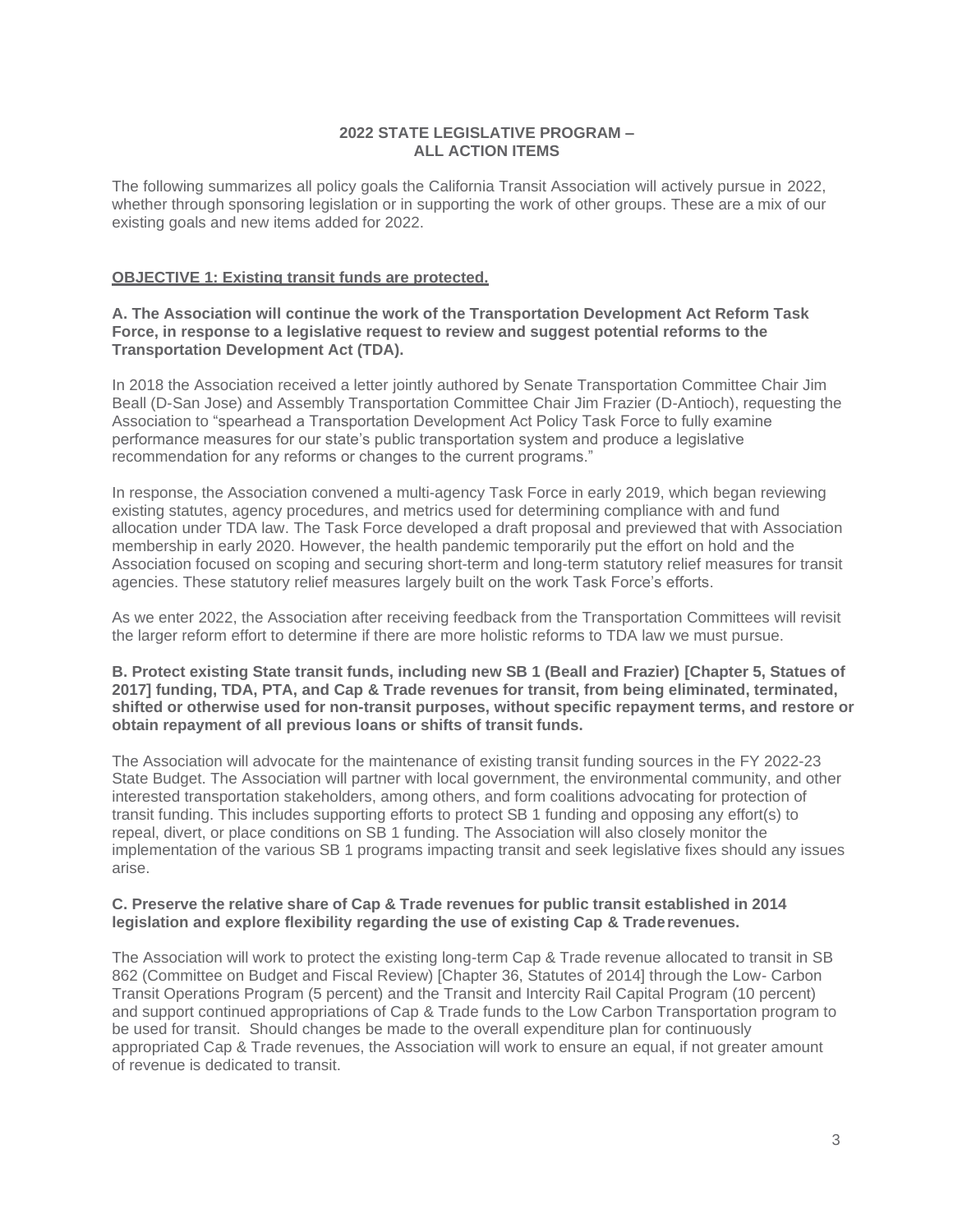#### **D. Engage in discussions with the Administration and California State Transportation Agency on implementation of the Governor's executive orders to address climate change through transportation investments.**

Executive Order N-19-19 directs the California State Transportation Agency (CalSTA) to invest its annual portfolio of \$5 billion toward construction, operations and maintenance to help reverse the trend of increased fuel consumption and reduce greenhouse gas emissions associated with the transportation sector. CalSTA, in consultation with the Department of Finance, is also directed to align transportation spending, programming and mitigation with the state's climate goals.

Executive Order N-79-20 states that it shall be the goal of California that 100 percent of in-state sales of new passenger cars and trucks will be zero-emission by 2035. The order further directs Caltrans and the California Transportation Commission, in consultation with the Department of Finance and other State agencies to "identify near term actions and investment strategies to improve clean transportation, sustainable freight and transit options … including building towards an integrated, statewide rail and transit network." The Executive Orders led CalSTA to develop Climate Action Plan for Transportation Infrastructure (CAPTI) in 2021 with input from a variety of stakeholders. The Plan details how the state proposes to use discretionary transportation funds to "combat and adapt to climate change while supporting public health, safety and equity."

The Association participated in the CAPTI process and will work to implement the Plan in the most beneficial way possible for transit agencies, while working to ensure state and federal funds are made available to achieve the goals outlined in the plan.

## **OBJECTIVE 2: New transit funds are secured.**

## **A. Advocate for additional state funding to address the adverse funding impact of the COVID-19 pandemic on transit agencies, as necessary, and advocate for additional state funding to help transit agencies build back from the pandemic.**

The COVID-19 pandemic dramatically reduced state and local transit revenue sources and increased the cost of transit operations, threatening the viability of public transit in the short and long-term. At the same time, the pandemic also undermined transit ridership and emphasized the importance of transit agencies exploring new strategies and investments to regain and expand their place in California's transportation network.

The Association will engage the Administration and the Legislature, as necessary, to secure new emergency funding for transit agencies statewide to address the impacts of the COVID-19 pandemic on their budgets and operational capacity. The Association will also advocate for additional state funding to help transit agencies build back from the pandemic. Such a funding request may be directed at securing the additional funding for transit capital, outlined in SB 129, which reverted to the state's General Fund.

## **B. Advocate for additional state transit funding from the Cap & Trade program.**

The Association will maintain the primary goal to double the funding percentage for both the LCTOP and the TIRCP. However, as a fallback position during negotiations, the Association would instead propose only doubling the LCTOP, bringing this program on par with the TIRCP (each would receive 10 percent of Cap & Trade revenues). Also, if during next year's process it appears the Legislature has an aversion to further continuous appropriations, we would explore a one-time appropriation of funds to either program.

The Budget Act of 2021 includes soft commitments to provide multi-year funding to support the transition to zero-emission vehicles, including transit buses, and to facilitate the buildout of charging/refueling infrastructure. The Association will advocate to ensure such funding is approved by the State Legislature for the Hybrid and Zero-Emission Truck and Bus Voucher Incentive Project as well as for the California Energy Commission's various clean transportation programs that support zero-emission bus infrastructure buildout.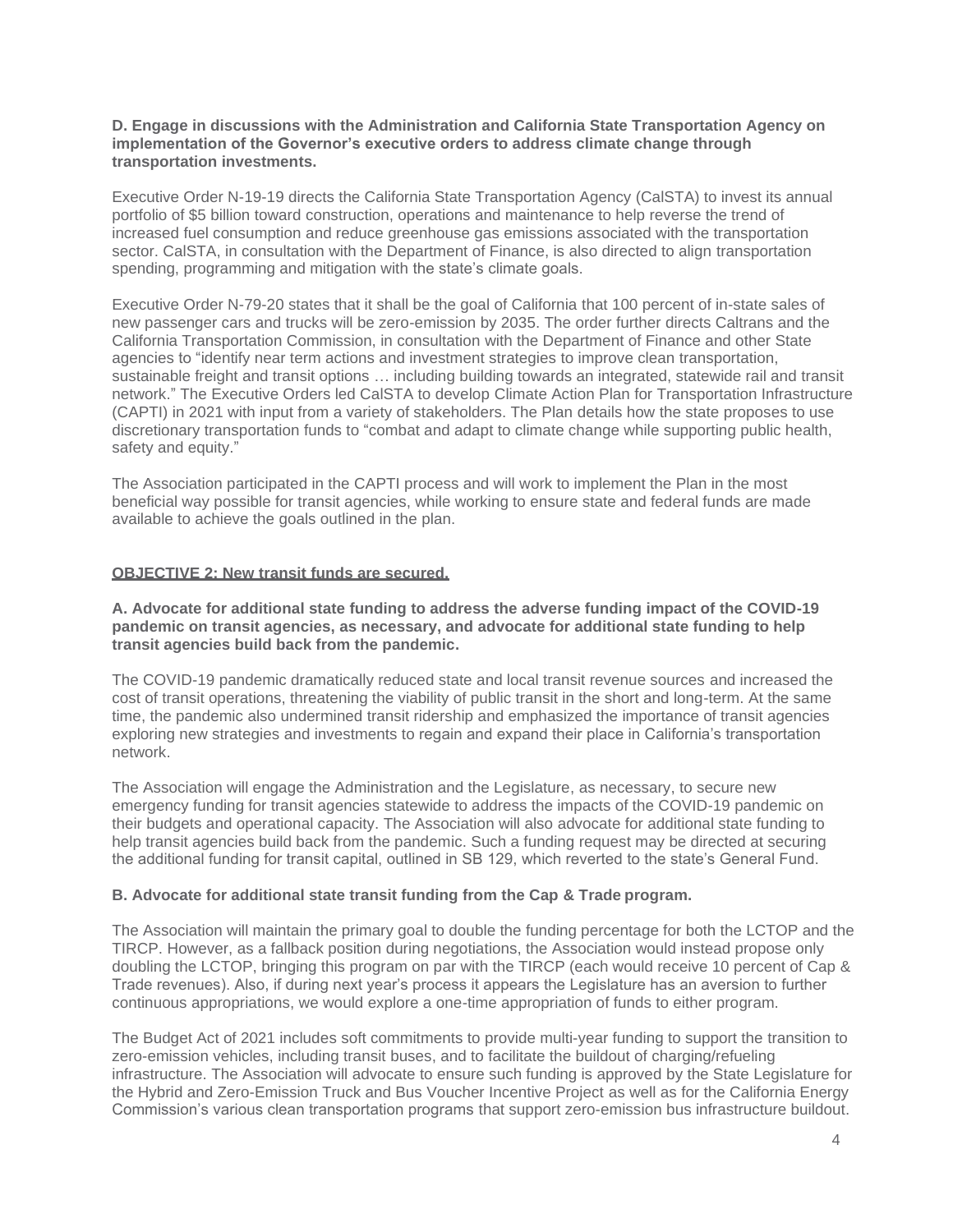The Association will advocate to maintain the funding set-asides approved in the FY 2021-22 budget within these projects and programs to specifically and exclusively advantage the deployment of zero-emission buses by transit agencies. Additionally, the Association will continue to engage on HVIP guidelines to better align the program's structure, and requirements on original equipment manufacturers (OEMs), to reflect the needs and limitations of transit agencies and, thus, increase the share of vouchers awarded to transit agencies.

## **C. Support new local government funding options to support transit and infrastructure near transit.**

The Association supports new local funding tools enabling local governments to maintain and expand transit service and promote infrastructure, including affordable housing, near public transit. These tools could come in the form of changes to Infrastructure Financing District law, CEQA incentives for development closer to transit stations, lower voter-thresholds and sub-regional initiatives for local sales tax measures, authority for transit agencies to develop projects on their own property, and the inclusion of transit-oriented development projects in new housing programs.

#### **D. Seek resources to assist transit agencies in managing homelessness.**

The Association, informed by research form the University of California's Institute of Transportation Studies, will continue to work to identify funding models and sources, which can be used by transit agencies to combat homelessness on their systems and will work the Legislature and the Administration to such funding. In doing so, the Association will collaborate with its internal Operations Committee, as well as other local stakeholder groups, like the League of California Cities and the California State Association of Counties, whose members have been the traditional recipients of homelessness funding in year's past.

#### **E. Advocate for resources to help transit agencies recruit, retain, and train employees.**

## **OBJECTIVE 3: Laws and regulations supporting transit are enacted and those impeding transit's ability to meet the public's mobility needs are defeated.**

## **A. Identify and pursue strategies to reduce the cost of compliance with the Innovative Clean Transit regulation.**

In December 2018, the California Air Resources Board (ARB) adopted the Innovative Clean Transit regulation. The regulation requires transit agencies to begin to purchase zero-emission buses (ZEBs) as soon as 2023, with the goal of transitioning all transit buses in California to zero-emission technology by 2040. While the regulation is well-intentioned, early adopters of ZEBs have found that the costs associated with purchasing ZEBs, building the infrastructure necessary to deploy them, and procuring electricity are high and, in the absence of new funding, may undermine our members' ability to provide robust transit service.

The Association will continue to educate the Legislature, ARB, the Public Utilities Commission (PUC) and the California Energy Commission on the real-world costs and experiences of transit agencies deploying ZEBs. More specifically, the Association will continue to work with its ZEB Task Force to identify and pursue legislative, budgetary and regulatory strategies to reduce the costs the associated with deploying ZEBs and complying with the regulation, including sponsoring legislation to extend the state sales tax exemption for the purchase of ZEBs authorized by AB 784 (Mullin) [Chapter 684, Statutes of 2019]. The current exemption ends January 1, 2024.

#### **B. Monitor and pursue, as necessary, regulatory solutions to reduce the cost of electricity procured by transit agencies.**

As transit agencies scale up their deployment of battery-electric buses, they are finding that the cost of electricity as a fuel far exceeds the cost of CNG and, at times, diesel. For example, the two California transit agencies that have operated the most electric bus miles in the country reported to the California Transit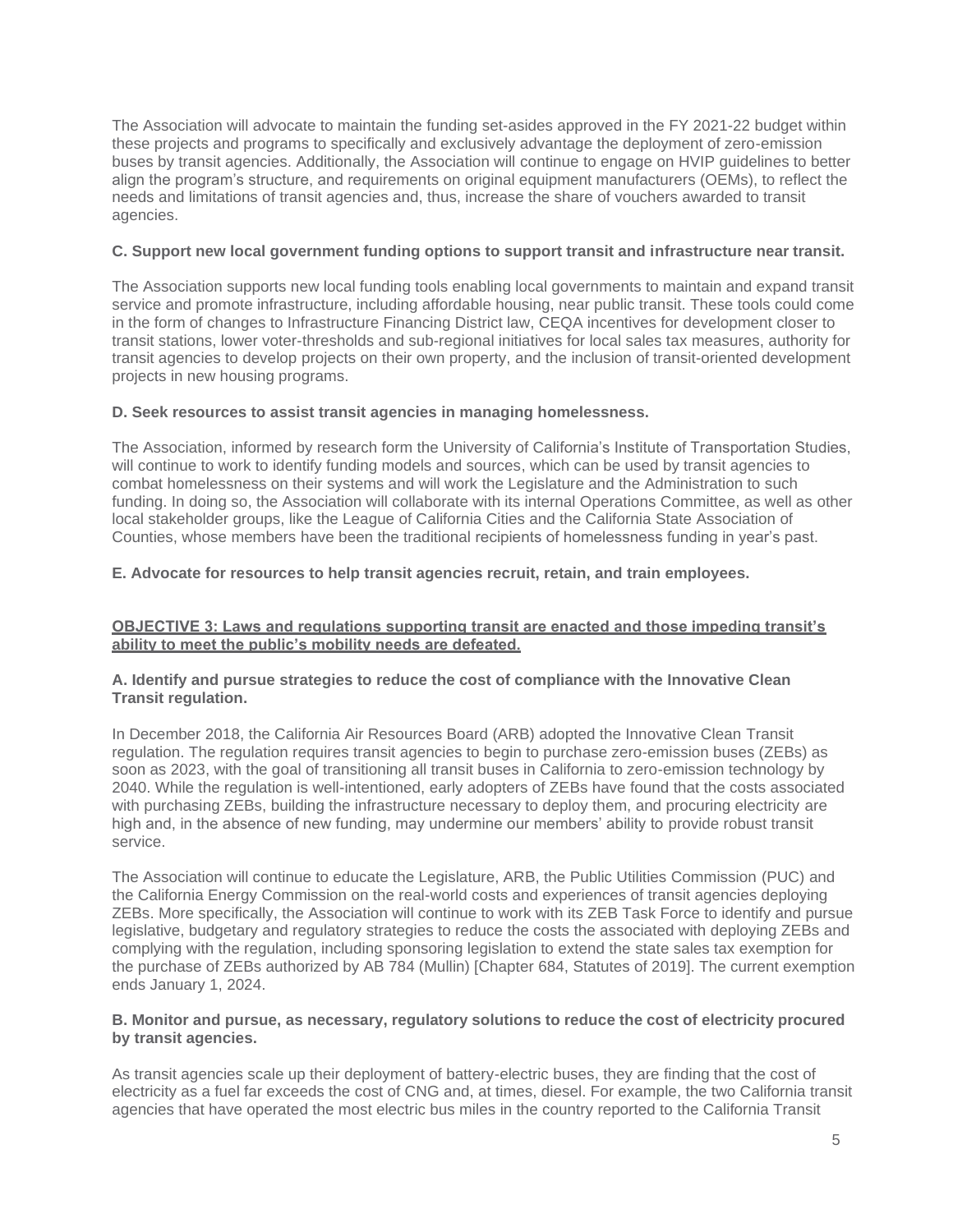Association that the cost of fuel per mile for their operations are 40 percent to 2 times higher for electric buses than CNG- and diesel-powered equivalents, respectively. These findings were validated by a fuel cost report from Energy and Environmental Economics (E3), commissioned by the Association. The report asserted that, on average, the cost of electricity as a fuel is greater than the cost of CNG on a per revenue mile basis, but less than diesel. These findings are significant, because roughly 60 percent of California's transit fleet operates on CNG.

To address the high cost of electricity as a fuel, the Association will continue to work with its ZEB Task Force to monitor the implementation of new commercial electricity vehicle rates, approved by the PUC in 2018 and 2019, and will engage the PUC, as appropriate, to ensure that approved rate designs reduce the cost of operating battery-electric buses.

## **C. Define and seek as appropriate an expansion of the existing, very limited part-time transit lane statutory authorization.**

AB 946 (Stone) [Chapter 426, Statutes of 2013] authorized Monterey-Salinas Transit District (MST) and Santa Cruz Metropolitan Transit District (METRO), in consultation with the Department of Transportation (Caltrans) and the California Highway Patrol (CHP), to designate the shoulders of certain highways and freeways as part-time transit lanes. In 2016, the Santa Clara Valley Transportation Authority sponsored AB 1746 (Stone), which sought to expand on the authorization previously provided to MST and METRO to allow itself and numerous other agencies to use the shoulders of certain state highways as part-time transit lanes. In 2020, the Association successfully introduced SB 1283 (Beall), which would have established a statewide pilot program. The bill was ultimately scrapped in response to COVID-19.

In 2021, the Association successfully introduced AB 476 (Mullin), a two-year bill that would authorize a statewide part-time transit lane program. The Association is co-sponsoring this bill with the Contra Costa Transportation Authority.

## **D. Seek formal approval for transit agencies to require credit card authentication at ticketing kiosks.**

To protect against the fraudulent use of credit cards at transit properties and the loss of revenue, the Association will seek a written opinion from Legislative Counsel memorializing the oral opinion given to the Association in 2020 clarifying that state law does not preclude transit agencies from requiring zip code authentication by the cardholder. The Association may also look for opportunities to amend the statutes in this regard, however, was unsuccessful in this regard in 2020 and 2021.

## **E. Pursue mandatory reimbursements to transit agencies for Medi-Cal eligible trips.**

The Association will continue to seek legislation to require Medi-Cal managed care plans (MCP) to reimburse public transit agencies for Medi-Cal eligible trips with or without prior MCP approval for the trip and to also allow public transit agencies who provide these trips access to the Department of Health Care Services database to identify customers who are enrolled in Medi-Cal and under which MCP the customer is enrolled.This effort began in 2020 through the pursuit of legislation and budget trailer bill language but did not gain traction with the Legislature.

# **F. Pursue extension and expansion of CEQA exemptions for transit projects.**

The Association will seek legislation, alongside the Bay Area Council, the Silicon Valley Leadership Group, and SPUR to extend, and expand on, the CEQA exemptions for transit projects currently authorized under SB 288 (Wiener) [Chapter 200, Statutes of 2020]. The SB 288 provisions are set to sunset on January 1, 2023. In doing so, the Association will pursue technical changes to the bill that make implementation easier, including, but not limited to, the certification requirement of skilled & trained workforce and the definitions of public right of way & urbanized area. The Association will also seek to reasonably expand the list of eligible project types, such as an exemption for zero-emission rail (like what was pursued in AB 1260 (Chen)). Finally, the Association will consider adding an urgency clause to the extension at the appropriate time, and with the support of our co-sponsors, if it is politically viable.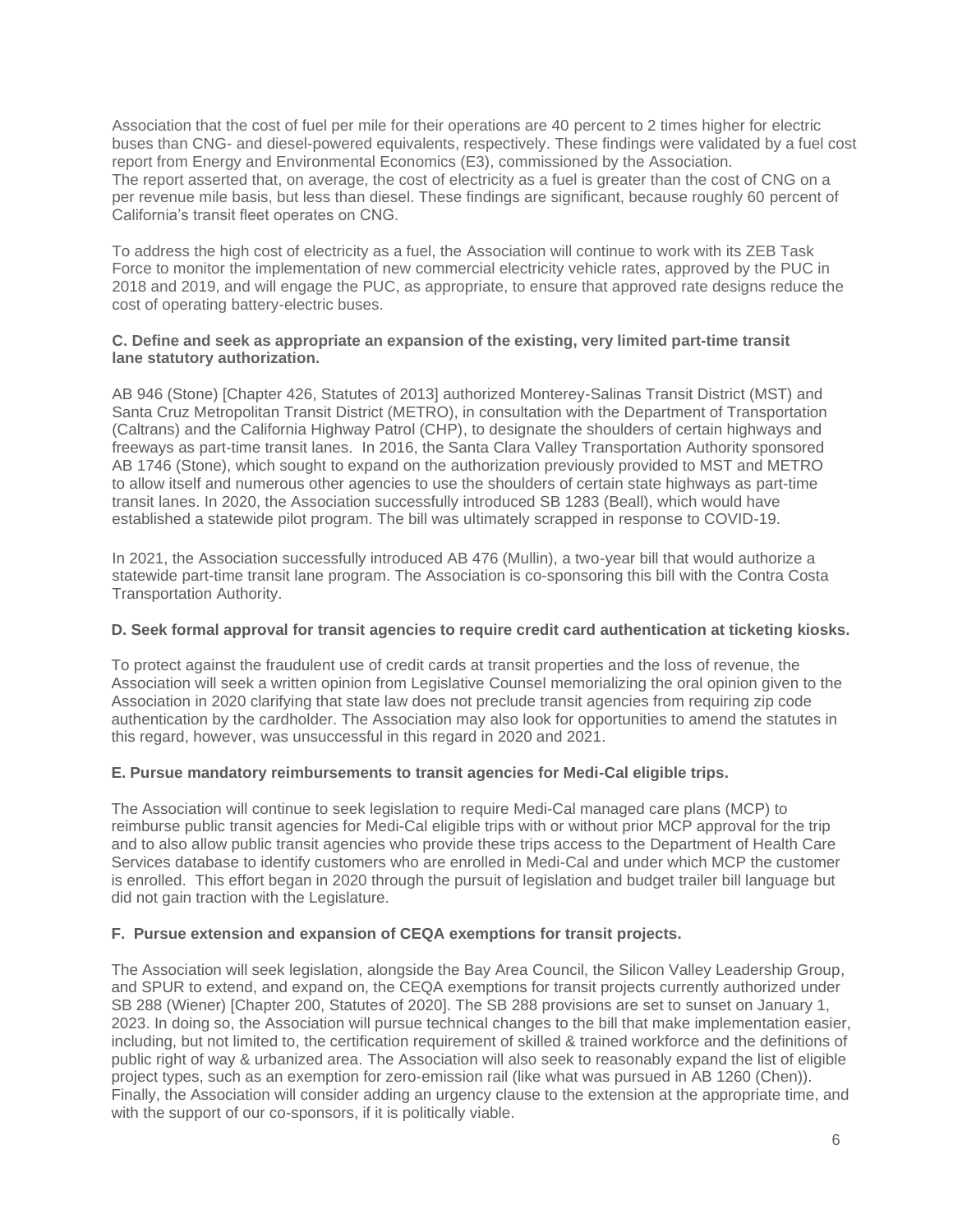# **G. Work to improve driver testing, certification and licensing processes.**

The Association will continue to work with the Department of Motor Vehicles and other relevant state entities on driver testing, certification and licensing, and pursue legislation or new funding, if appropriate, to improve the time it takes to deploy new bus operators. These efforts will be focused, in part, on addressing the challenges related to transit agencies meeting the 10-test rule for the Employer Testing Program to build on efforts begun in 2021.

# **H. Support transportation efforts to improve enforcement and driver safety.**

The Association will continue to explore new ideas and support member agencies as they work to improve the enforcement of violations on transit systems or those that may impact transit service. The Association will also support efforts to better protect transit vehicle operators.

## **I. Support alternative procurement methods and measures that encourage development near transit.**

The Association supports state policy objectives and legislation that enable transit agencies to use alternative procurement methods, such as design-build, construction manager/general contractor, and job order contracting, to help streamline construction & maintenance and reduce costs. The Association also supports efforts that allow local governments to maintain and expand transit service and promote infrastructure, including affordable housing, near public transit.

# **J. Continue to Monitor PEPRA 13(c)-Related Litigation**

The Association will continue to monitor objections to the certification of federal transit grants for California as well as the status of the litigation filed by the Amalgamated Transit Union in response to the United States Department of Labor's certification of transit grants over Public Employees' Pension Reform Act of 2013 related objections. The Association may support federal efforts to transfer the transit grant certification process under 49 U.S.C. Section 5333(b) [commonly referred to as "Section 13(c)"] of the federal Urban Mass Transportation Act of 1964 from the United States Department of Labor to the United States Department of Transportation, if necessary.

## **K. Pursue the changes to statutes & regulations and funding necessary to implement the recommendations of the Association's** *Transit is Essential: Recommendations for the Future of Transit report.*

In July 2020, the Association published its *Transit is Essential: Recommendations for the Future of Transit*, detailing 17 recommendations for improving the safety, efficiency, and viability of transit operations during the COVID-19 pandemic and which aim to establish a more reliable and resilient public transportation network in the future that expands access to mobility and economic opportunity to all Californians.

The Association will pursue changes to statutes & regulation and, to the extent necessary, funding to implement the recommendations contained in the report.

## **L. Continue to identify and pursue, as necessary, statutory and regulatory relief measures necessary to address the impacts of the COVID-19 pandemic on transit operations.**

The Association will continue to work with the State Legislative Committee, Federal Legislative Committee, Operations Committee and COVID-19 Transit Crisis Relief Task Force to identify and pursue, as necessary, statutory and regulatory relief measures necessary to reduce costs, relieve administrative burden and otherwise address the impacts of the COVID-19 pandemic on transit operations.

**M. Monitor and support efforts to advance racial and social justice, transportation equity, and**